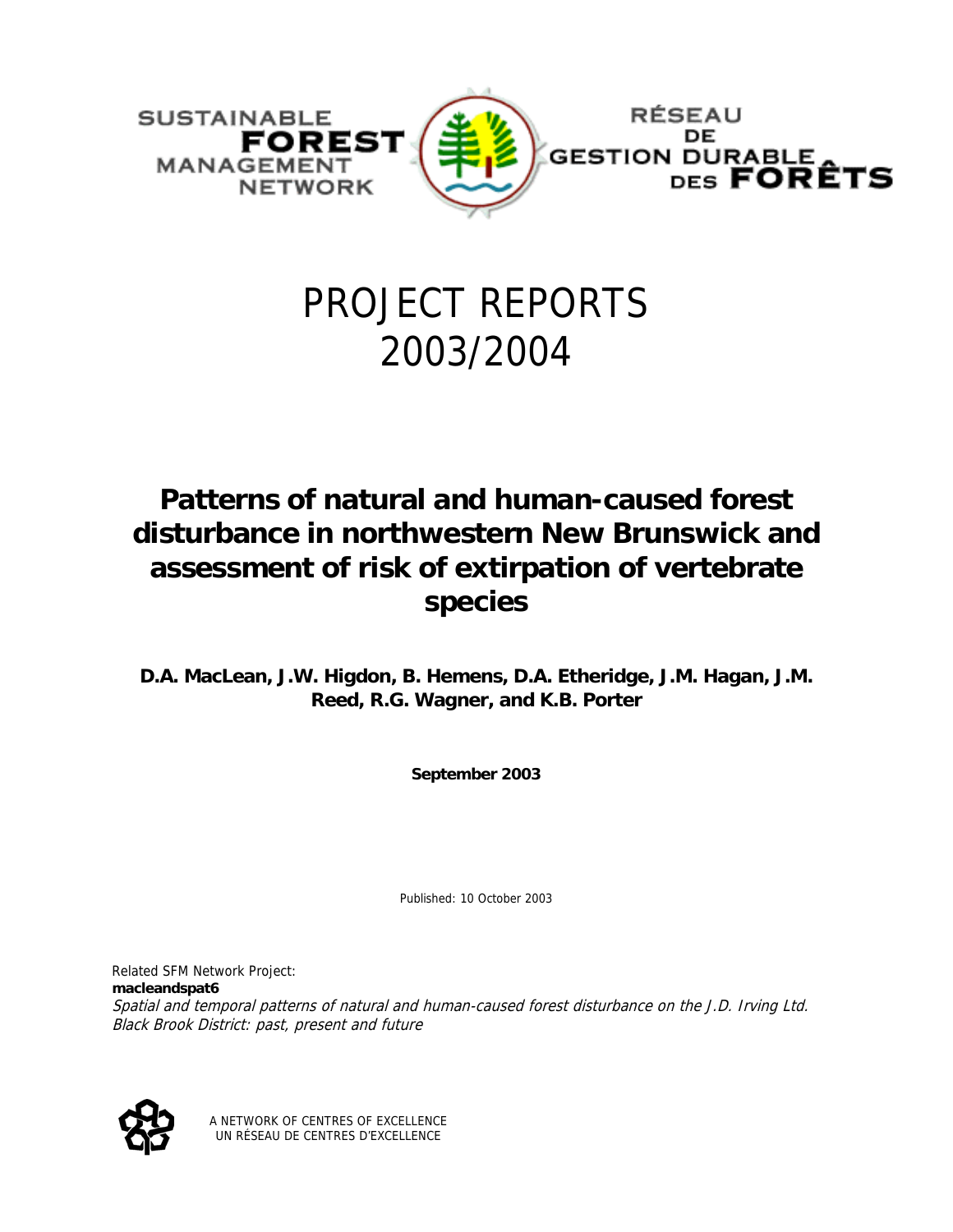# **Patterns of natural and human-caused forest disturbance in northwestern New Brunswick and assessment of risk of extirpation of vertebrate species**

D.A. MacLean<sup>1</sup>, J.W. Higdon<sup>1</sup>, B. Hemens<sup>1</sup>, D.A. Etheridge<sup>1</sup>, J.M. Hagan<sup>2</sup>, **J.M. Reed<sup>3</sup>, R.G. Wagner<sup>4</sup> and K.B. Porter<sup>5</sup>** 

- <sup>1</sup> Faculty of Forestry and Environmental Management, University of New Brunswick, P.O. Box 4400, Fredericton, NB, Canada E3B 5A3 Email [macleand@unb.ca](mailto:macleand@unb.ca)
- <sup>2</sup> Manomet Center for Conservation Sciences, 14 Maine St., Suite 404, Brunswick, ME, USA 04011
- 3 Department of Biology, Tufts University, Medford, MA, USA 02155
- <sup>4</sup> Department of Forest Ecosystem Science and Cooperative Forestry Research Unit, 5755 Nutting Hall, University of Maine, Orono, ME, USA 04469-5755
- 5 Natural Resources Canada, Canadian Forest Service, P.O. Box 4000, Fredericton, NB E3B 7G8

**Keywords:** natural disturbance, spruce budworm, Species-Sorting Algorithm, species risk, extirpation, ranking, categorical classification, spatially explicit, habitat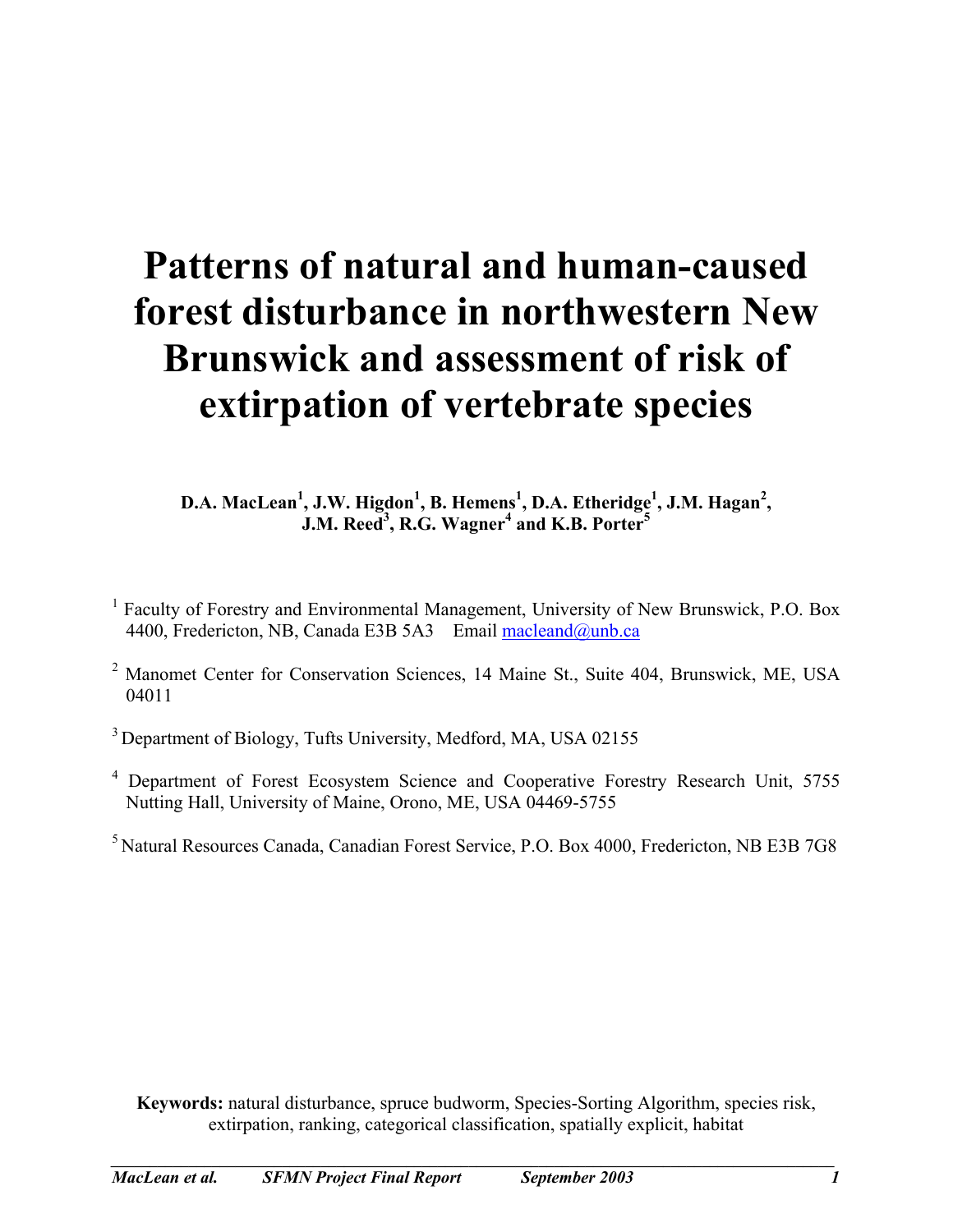#### **INTRODUCTION**

The strong move towards ecosystem management that developed through the 1980s and into the 1990s was accompanied by an equally strong focus on conservation of biodiversity. The 'natural disturbance paradigm' can be summed up as: if disturbances shape the composition and dynamics of vegetative communities (Pickett and White 1985); and the character of vegetative communities defines biodiversity (Huston 1994); then forest management strategies that are guided by an understanding of natural disturbance processes will maintain forests with attributes that conserve biodiversity (Attiwill 1994; Patch 1998). In essence, this could be described as 'designing with nature'. The basic premise behind the natural disturbance paradigm relates to structural and interstitial diversity (Huston 1994). Disturbances, including management actions, control structural species such as trees, that provide habitat for the generally smaller interstitial organisms such as understory plants, epiphytes, insects, birds, fishes, and mammals. Therefore, if the changes in forest structure wrought by management are guided by natural disturbance (in terms of patterns and distributions of components), then biodiversity will be accommodated. While this is a reasonable assumption, it must be framed in testable hypotheses about the functional relationship between structural and interstitial diversity, or between forest structure and species populations. This becomes even more critical given that management is dealing with non-equilibrium systems in which there is a high degree of variability in disturbances such as spruce budworm and fire.

In this study, the 190,000 ha J.D. Irving Ltd. Black Brook District in northwestern New Brunswick was used as a case study to examine effects of natural and human-caused distrurbance on forest landscapes, and to assess the relative 'management concern' (risk of extirpation) for all individual vertebrate species that occur on the landbase. The District represents some the most intensively managed forestlands in Canada, containing >60,000 ha of spruce and pine plantations, ca. 50,000 ha of shade-tolerant hardwoods managed by single-tree selection and patch cuts, and ca. 7,000 ha of scientific reserves established in cooperation with WWF Canada. Previous certification by the Forest Stewardship Council (since voluntarily returned) and current certification by ISO14001 and Sustainable Forestry Initiative (SFI) reflect the high standards of forest management achieved. Scenario planning (MacLean et al. 1999) was used to quantitatively analyze forest landscapes under managed and natural disturbance conditions.

The value of this research lies in empowering the manager with a measurable basis for designing or building the future forest to support specified non-timber values (Pelletier et al. 2002). That management process is literally the designing, and creation, of the future forest in the context of its dynamically evolving temporal/ spatial pattern of stand types and stages of stand development. That design will provide the forest manager with a structure for choosing appropriate management from time to time, and from stand to stand, to create the target forest.

**Key Questions:** What would have been the dominant features of stands and landscapes in the study area if they had evolved under natural disturbance regimes over the last 50 years? How can harvest regimes and silviculture treatments be modified to result in forest structure that will promote maintaining biodiversity? Are there silvicultural or management thresholds that should not be exceeded, in maintaining a naturally functioning forest? What modeling and scenario planning tools and processes can facilitate implementation of the natural disturbance paradigm?

**Objectives:** To analyze natural and human-caused disturbance effects on forest structure and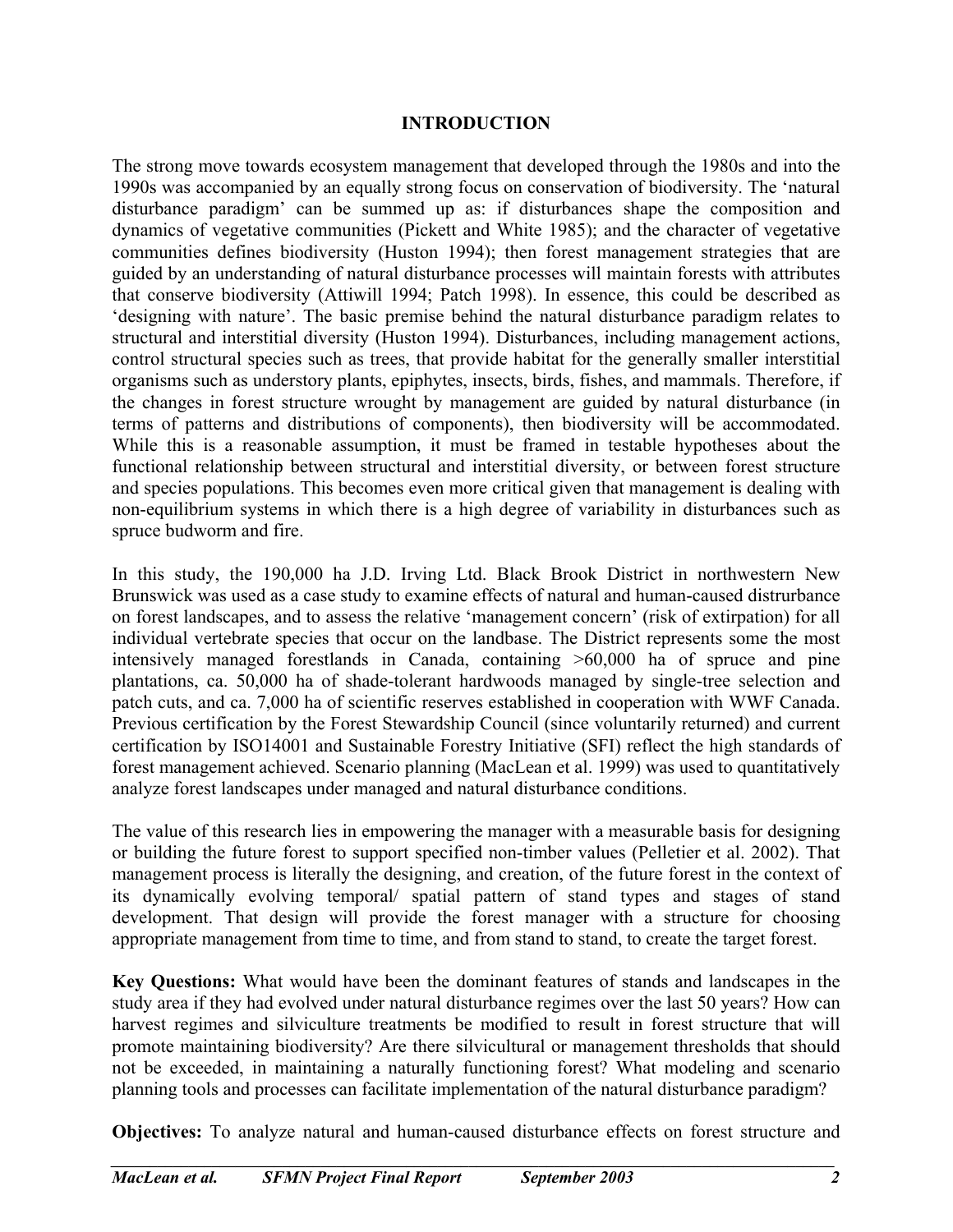function in the Black Brook District as a case study, by:

- 1) assessing the risk of extirpation (degree of management concern) on individual vertebrate species that potentially occur on the landbase;
- 2) characterizing historical natural disturbance regimes (spruce budworm outbreaks);
- 3) establishing the state/structure of vegetation patterns on the Black Brook District before JDI began actively managing the forest about 1945;
- 4) modeling the current and future forest states with and without natural disturbance and harvesting/silviculture; and
- 5) analyzing management and disturbance effects on species composition, patch size, and age class distributions and within-stand structures.

### **1. ASSESSING RISK OF EXTIRPATION OF VERTEBRATE SPECIES**

Sustainable forest management requires us to maintain healthy populations of native forest vertebrates. Ranking species by relative risk of extirpation (i.e., local extinction) allows managers to establish priority with regards to management and conservation actions. We describe a new procedure used to rank vertebrate forest wildlife species for their relative risk of extirpation on an industrial forest landscape in northwestern New Brunswick, Canada. Based on published range maps and expert consultation, a list of 157 vertebrate species that potentially occur on the landbase was compiled (Higdon et al. 2003). Each species was assessed for risk of extirpation using a categorical ranking system known as the Species-Sorting Algorithm (SSA – Reed et al. 2001). The SSA places each species into one of four relative risk categories (Class I, Class II, Class III and Unknown), based on the scores of four variables, related to potential abundance, percent landscape suitable, species-specific habitat connectivity, and population growth potential. The variables use a mix of spatial and non-spatial data, with data derived from a spatial analysis of the landscape and a review of published life-history parameters.

#### **Habitat Associations**

Each of the 157 species (105 birds, 39 mammals, 8 amphibians and 4 reptiles) that potentially occur within the Black Brook District (based on range maps and consultation with wildlife and biodiversity experts) was assigned to one or more of 8 forest habitat types, with 5 development stages, and 4 non-forest types. Development stages were Regeneration, Young, Mid-Age, Old and Large (Old with an abundance of stems  $\geq$  45 cm). Much of this was based on previous research by the New Brunswick Department of Natural Resources and Energy (NBDNRE). The estimates of vulnerability are habitat based, and thus the assignment criteria for habitats play a large role in the species risk classification.

We examined two different methods of defining the Old and Large development stages:

*Method A:* an age-based assessment, using age ranges provided by NBDNRE, which defined the Old stage for softwood dominated forests as beginning at age 60 to 90 years, depending on species composition; and

*Method B*: a volume-based assessment, where staff at NBDNRE assigned the Old development stage to each of JDI's timber volume yield curves based on the age at which a stand reaches 85% of its peak volume. Due to the high yields associated with forests in the District, in comparison to much of the province, the ages at which the Old stage began for some of the yield curves was significantly lower than the age-defined classes from NBDNRE. This assessment also included treated stands such as commercial thins, which may or may not constitute suitable habitat for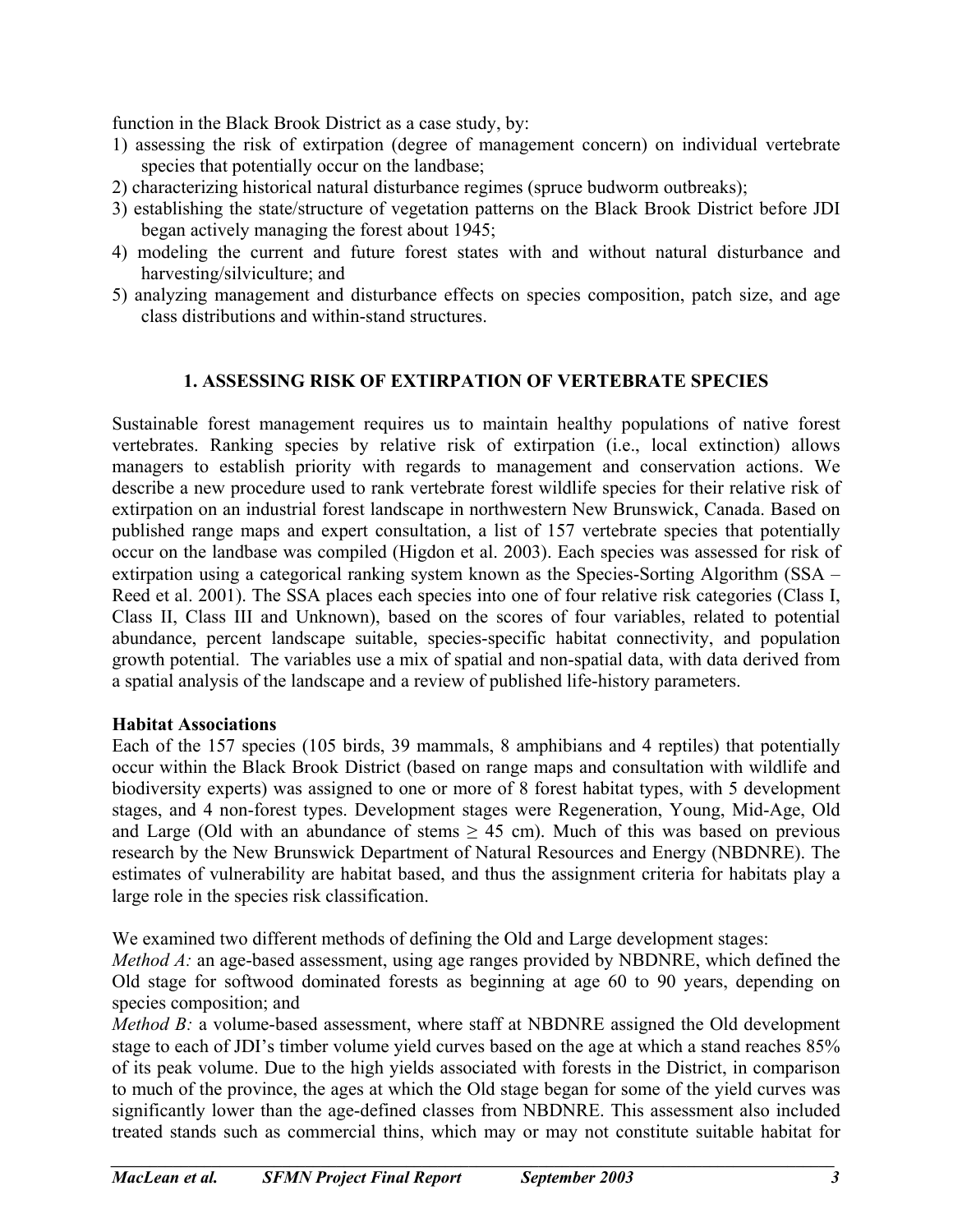certain species. We did this assessment as a 'what if' scenario (including and excluding silviculturally treated stands as habitat), to help guide managers with respect to management options to protect species of concern. If commercially thinned stands or plantations are not currently providing habitat, it may be possible to manage them to do so in the future.

#### **The Species Sorting Algorithm**

The SSA (Reed et al. 2001) is a coarse-filter, spatially explicit categorical ranking system that assesses the risk of extirpation of individual terrestrial (forest-dependant) vertebrate species (Table 1). Species are placed into a risk category (Class I, II, III or Unknown, where Class I species have the highest level of management concern) based on their score for four variables, including potential abundance, the amount of suitable habitat, connectivity, and the population growth potential (based on reproductive output). Advantages of the SSA include: 1) it does not rely on a small subset of indicator or umbrella species, rather it is applied individually for each species; 2) any landscape, of any size, simulated or real, can be evaluated; 3) it facilitates the quantification of biodiversity tradeoffs under different management scenarios; and 4) it complements a natural disturbance emulation approach to ecosystem management, by allowing an evaluation of the ecological value of alternative landscape management scenarios.

| 2001L               |   |                       |                                                |                            |                          |  |  |  |
|---------------------|---|-----------------------|------------------------------------------------|----------------------------|--------------------------|--|--|--|
| Variable category   |   | <b>Potential</b>      | <b>Species-Specific Habitat</b><br>% Landscape |                            | <b>Population Growth</b> |  |  |  |
| and scores          |   | <b>Abundance (PA)</b> | Suitable (%LS)                                 | <b>Connectivity (SSHC)</b> | <b>Potential (PGP)</b>   |  |  |  |
| <b>Highest Risk</b> |   | < 50                  |                                                |                            | < 2.9                    |  |  |  |
|                     |   | 50-150                | $5-20$                                         | 6-50                       | $3 - 5.9$                |  |  |  |
|                     | J | 151-500               | $21-50$                                        | 51-94                      | $6 - 11.9$               |  |  |  |
| Lowest risk         |   | 500                   | > 50                                           | > 95                       | 19                       |  |  |  |

*Table 1. The Species Sorting Algorithm for rating risk of extirpation of species (Reed et al. 2001).* 

*Class I Species* - if any row is true, the species is potentially at higher risk of extirpation in the landscape

| ັ |    |                               |          |             |  |  |
|---|----|-------------------------------|----------|-------------|--|--|
|   |    | PА                            |          | <b>SSHC</b> |  |  |
|   |    |                               |          |             |  |  |
|   | Or |                               |          |             |  |  |
|   | Оr |                               |          |             |  |  |
|   | Оr | $\leq$ 3                      |          |             |  |  |
|   | Оr | $<$ 3                         | $\leq$ 2 |             |  |  |
|   |    | Provincial or Federal listing |          |             |  |  |
|   |    |                               |          |             |  |  |

*Class III Species* - if any row is true, the species is likely at lower risk of extirpation in the landscape

|      |           | -                    | %LS           | -<br><b>SSHC</b>        | <b>PGP</b> |
|------|-----------|----------------------|---------------|-------------------------|------------|
|      |           |                      | >2            |                         |            |
|      | Or        | $>$ 3                |               |                         |            |
|      | <b>Or</b> | $>$ 3                | $>$ 3         | $>$ 3                   | $>$ 3      |
|      | Or        | --                   |               |                         | $\geq$ 3   |
|      | Or.       |                      | $>$ 3         |                         |            |
| $ -$ |           | $\sim$ $\sim$ $\sim$ | $\sim$ $\sim$ | $\sim$ $\sim$<br>$\sim$ | $\sim$     |

*Class II Species* - All remaining combinations for which sufficient data exist.

*Unknown-Risk Species* - Species for which insufficient data exist for accurate categorization.

**PA** - Number of reproducing females that can be supported, estimated as the total area of suitable habitat in patches large enough for the target species divided by mean female territory size (based on published information on territory size, or territory size interpolated from density measures, and minimum patch size for occupancy if applicable).

**%LS** - proportion of total area in the landscape that was suitable habitat for each species.

**SSHC** - calculated as the percent of the distribution of nearest-neighbor distances for the habitat patches used by the species of interest that fall within the species dispersal distance.

**PGP** - average number of young produced by a breeding female per year, divided by age of first reproduction.

Each vertebrate species was assigned to one or more forest type/development stage combinations. In total, 68 unique combinations of habitat use (termed 'habitat assemblages') occurred for the 157 vertebrate species (Fig. 1). Total area per habitat assemblage was calculated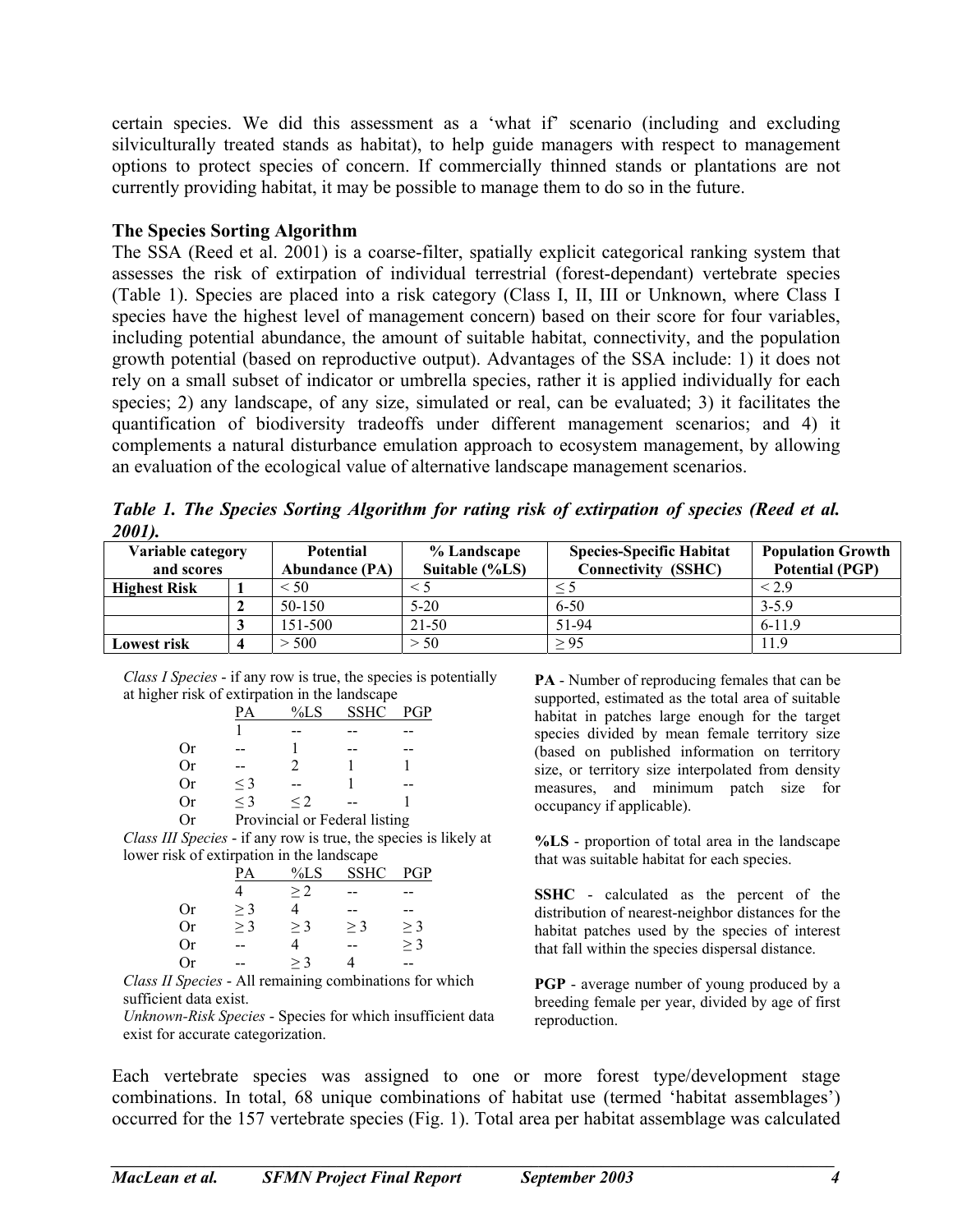using both the age-based (Method A) and volume-based (Method B) habitat definitions.

Using Method A, a total of 45 species (29%) were ranked as Class I, including six mammals, 38 birds, one reptile and no amphibians (Fig. 2, Table 2 - Higdon et al. 2003). The majority of species (91, 58%) were rated as Class III. Only seven species were classed as Unknown, based on missing data for at least two of the four SSA variables. For species missing only one variable, a risk category could still be determined using other available information. Using Method B, only 28 species were Class I (Fig. 2, Table 2).







*Fig. 2. Results using A. age-based development stage definitions (Method A), 45 Class I species; and B. volume-based development stage definitions (Method B), 28 Class I species.*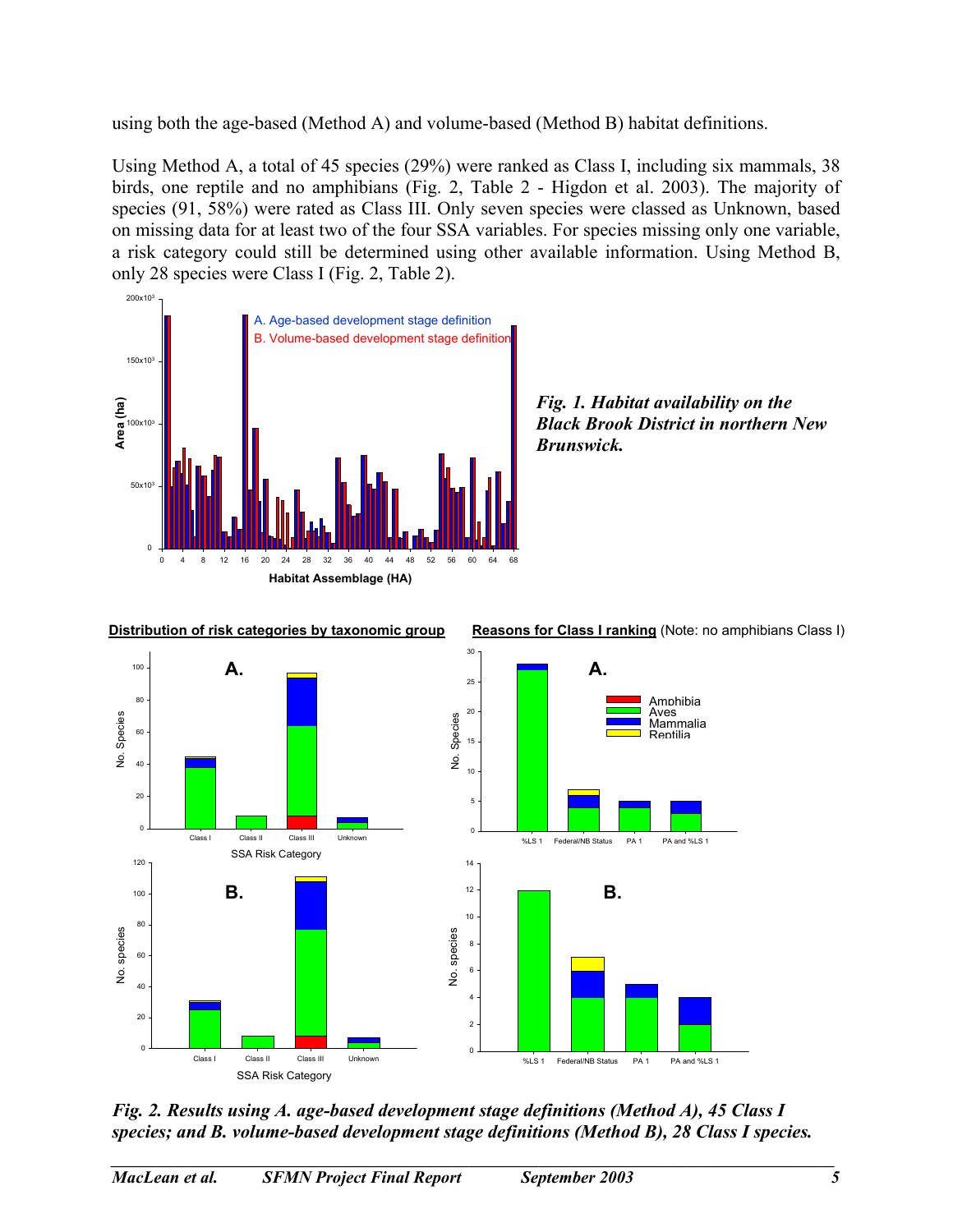| <b>Species</b>                   | <b>Class I Reason</b>          | <b>Species</b>                | <b>Class I Reason</b> |
|----------------------------------|--------------------------------|-------------------------------|-----------------------|
| <b>Gaspé Shrew</b>               | FED and NB Status <sup>1</sup> | <b>Boreal Chickadee</b>       | %LS1                  |
| Northern Flying Squirrel         | %LS1                           | <b>Red-Breasted Nuthatch</b>  | %LS1                  |
| <b>American Beaver</b>           | PA <sub>1</sub>                | Winter Wren                   | %LS1                  |
| <b>American Marten</b>           | PA 1 %LS 1                     | Golden-Crowned Kinglet        | $\%$ LS 1             |
| <b>Fisher</b>                    | PA 1 %LS 1                     | Ruby-Crowned Kinglet          | %LS1                  |
| Lynx                             | <b>NB</b> Status               | <b>Veery</b>                  | %LS1                  |
| <b>Wood Turtle</b>               | <b>FED</b> Status              | Swainson's Thrush             | %LS1                  |
| <b>Great Blue Heron</b>          | %LS1                           | <b>Bicknell's Thrush</b>      | %LS 1 NB Status       |
| <b>Green Heron</b>               | %LS1                           | <b>Wood Thrush</b>            | FED, NB Status        |
| <b>Black-Crowned Night-Heron</b> | %LS1                           | Solitary Vireo                | %LS1                  |
| <b>Wood Duck</b>                 | %LS1                           | Philadelphia Vireo            | $\%$ LS 1             |
| <b>Common Merganser</b>          | %LS1                           | Cape May Warbler              | %LS1                  |
| <b>Hooded Merganser</b>          | PA 1 %LS 1                     | Blackburnian Warbler          | %LS1                  |
| <b>Bald Eagle</b>                | <b>NB</b> Status               | Bay-Breasted Warbler          | %LS1                  |
| <b>Sharp-Shinned Hawk</b>        | PA <sub>1</sub>                | <b>Blackpoll Warbler</b>      | %LS1                  |
| <b>Northern Goshawk</b>          | PA <sub>1</sub>                | <b>Mourning Warbler</b>       | %LS1                  |
| Merlin                           | PA <sub>1</sub>                | <b>Rose-Breasted Grosbeak</b> | %LS1                  |
| <b>Ruffed Grouse</b>             | %LS1                           | <b>Vesper Sparrow</b>         | <b>NB</b> Status      |
| <b>Boreal Owl</b>                | <b>PA 1 %LS 1</b>              | <b>Brown-Headed Cowbird</b>   | <b>NB</b> Status      |
| <b>Northern Hawk-Owl</b>         | PA <sub>1</sub>                | Pine Siskin                   | %LS1                  |
| Three-Toed Woodpecker            | $\%$ LS 1                      | White-Winged Crossbill        | %LS1                  |
| <b>Black-Backed Woodpecker</b>   | PA 1 %LS 1                     | <b>Evening Grosbeak</b>       | %LS1                  |
| Olive-Sided Flycatcher           | %LS1                           |                               |                       |

*Table 2. List of 45 Class I species using age-based habitats (Method A). Species in bold were Class I using both age- and volume-based habitats (Method B) (28 species).* 

<sup>1</sup> Any species listed as rare or threatened by federal (FED) or NB agencies is automatically Class I.

Classifying species for risk of extirpation is a complex issue, because different species are at risk (of management concern) for a variety of reasons. The SSA provides a simple framework for systematic evaluation of forest management effects. Many high-risk species were not necessarily in that class as a direct consequence of forest management actions. However, for species at risk that are forest-dependant, managers have a responsibility to ensure that their actions do not contribute to population declines. Sustainable forest management requires that managers protect biodiversity, and while vertebrate species are by no means the only facet of biodiversity, the provision of abundant, well-connected habitats for these species is clearly important.

The SSA framework is best viewed as a triage approach, to simplify and focus attention on those species that managers should be most concerned with (Higdon et al. 2003). It is not meant to generalize or replace fine-filter management strategies such as the indicator or umbrella species concepts. We view our methodology as one step in a decision making process, one that assists land managers in improving their management actions to help protect vertebrate forest wildlife. J.D. Irving, Ltd. has begun using our results to prepare a list of species of concern in the Black Brook District and to improve their management strategies for older mixedwood and softwood habitats. Ultimately, suitable habitat, dispersal and habitat connectedness, and large-scale processes are key to local persistence for the majority of at-risk species.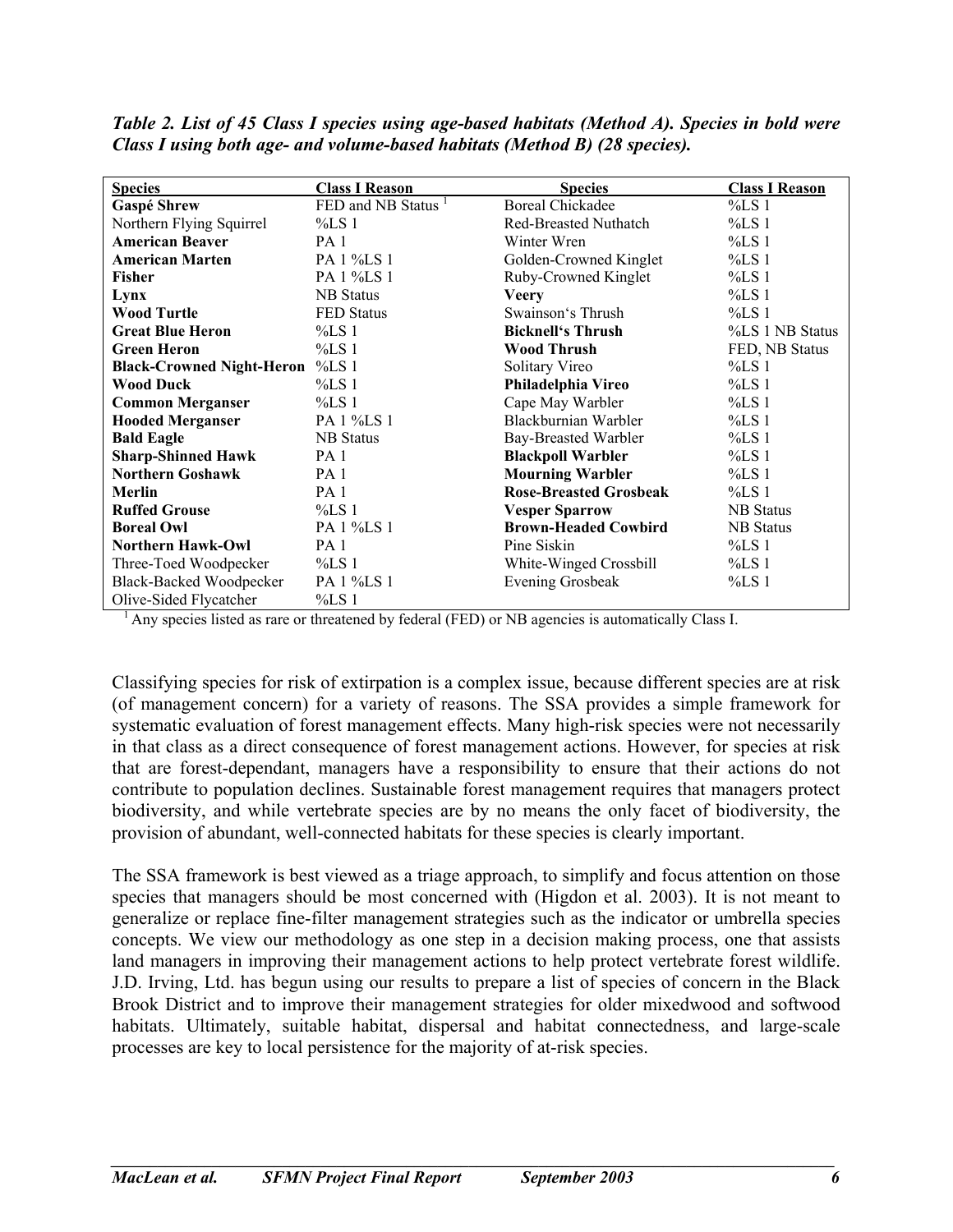#### **2. NATURAL DISTURBANCE: INPUT INTO HARVEST AND SILVICULTURE**

Spruce budworm (*Choristoneura fumiferana* (Clem.)) outbreaks are a major, recurrent disturbance in eastern North America. As such, they are believed to have an important formative influence on evolved adaptations of native species. However, spruce budworm competes with humanity for a necessary timber resource, and is typically suppressed by the application of insecticides. Consequently, there is an incentive to find ways to reproduce the forest characteristics created by spruce budworm outbreaks through altered harvest methods, while continuing traditional budworm control practices. MacLean (2003) suggested three harvest classes, which would remove roughly one-third, two-thirds, and 85% of the stand, in stand types that would sustain patch replacing, partial stand replacing, and stand replacing mortality levels, respectively. These differing spruce budworm-caused tree mortality levels occur in stands with differing species compositions and age classes (MacLean 1980). Establishing the proportion of the three harvest strategies to assign across the forest requires a landscape-level assessment of the effects of uncontrolled spruce budworm outbreaks.

The general objective of this study was to predict the development of stand structure attributes and abundance of stand classes across a forest landscape under the influence of spruce budworm outbreaks (Porter et al. 2003). Specific objectives were: 1) to determine the natural spruce budworm defoliation regime for a 190,000 ha area of northern New Brunswick, 2) to model the development of the forest under budworm outbreak scenarios without human intervention, and 3) to characterize the resulting forest landscape and compare it with a managed landscape.

#### **Methods**

The current GIS-based forest inventory for the Black Brook District provided a spatially explicit database representing the forest condition in 2001. A historical benchmark was derived from aerial photographs of New Brunswick taken by the Royal Canadian Air Force in 1944-45. All photographs covering Black Brook District were acquired, photo-interpreted, and digitized to provide a reference forest condition with the spatial boundary, disturbance (if any), species composition, and maturity class for each stand in 1945. The interpretation and digitizing procedures were the same as used in the modern process. Hardwood species were grouped as shade tolerant or intolerant and identification of spruce was not always possible beyond the genus level. Qualitative comparisons of the 1945 inventory with current inventory for the same pieces of land suggested that the stand typing for 1945 was reasonable.

Annual aerial survey maps of spruce budworm defoliation from 1945 to the present were digitized and analyzed to characterize past disturbances and to provide a spatial chronology of outbreaks for input to a stand growth model. The STAMAN stand table projection model includes relationships of spruce budworm defoliation to growth and mortality, allowing stand forecasts to be made for user-defined defoliation sequences (Erdle and MacLean 1999). This was used to simulate effects of observed defoliation patterns (Fig. 3) on stand and forest development. To permit the display of detail normally lost at smaller map scales, the results were compiled for a 5 x 6 km subset area of the District, in addition to the whole forest results.

#### **Spruce Budworm Outbreak Patterns**

Two discrete budworm outbreaks occurred, from 1949-1958 and 1971-1987. Up to 97% of the 190,000 ha landbase was defoliated in 1955 and 1957 (Fig. 3). The estimated area of defoliation,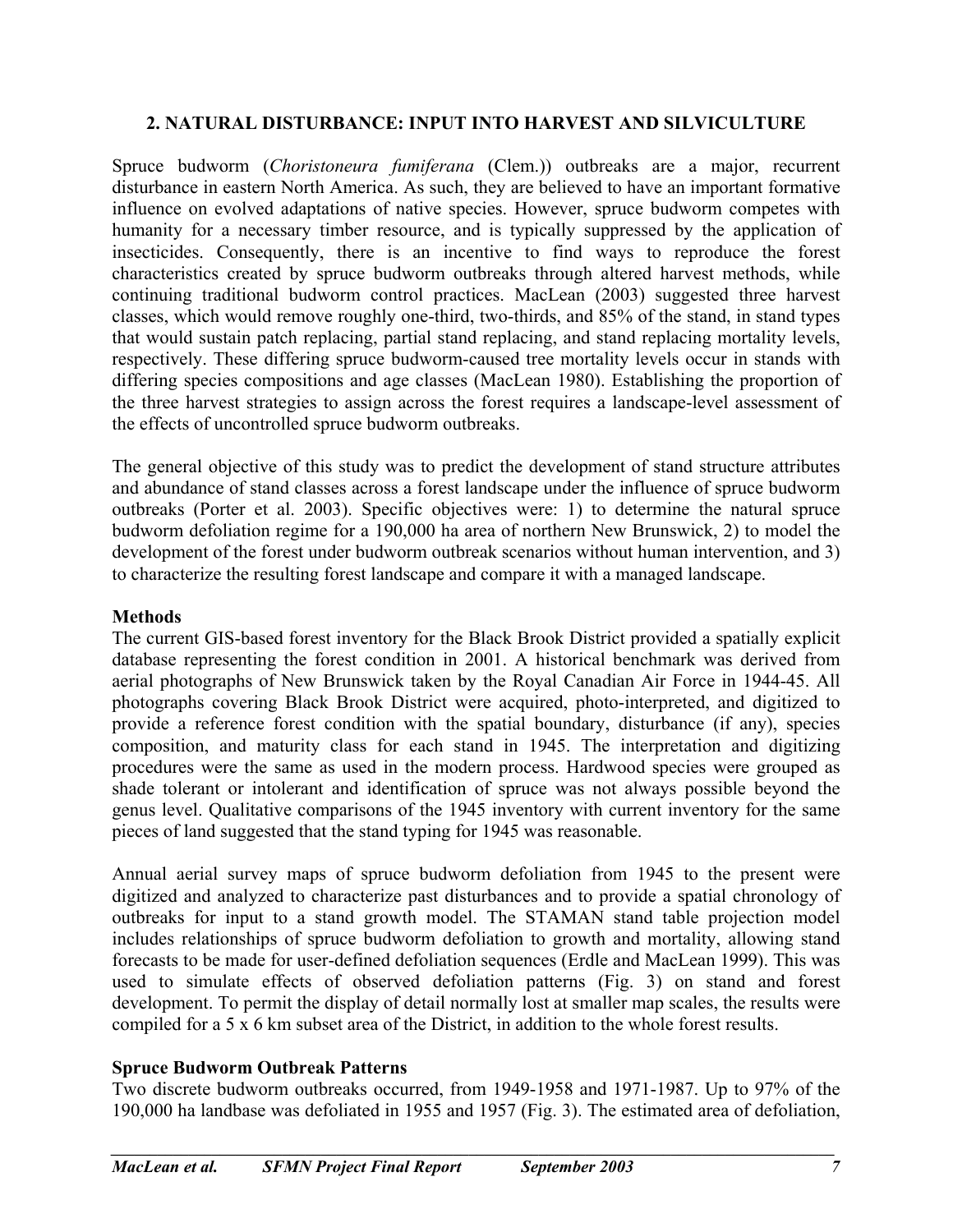adjusted to remove the effect of insecticide spraying, is shown in Fig. 3c. This represents the natural budworm outbreak regime, or the defoliation condition on the landbase in the absence of human influence. The difference between Fig. 3a (actual observed) and 3c shows the strong effect of insecticide spraying (Fig. 3b) on reducing defoliation in the District.



*(10-30%), moderate (31-70%), and severe (>70%) spruce budworm defoliation in the Black Brook District from 1945-1995. (b) Area protected with insecticide for the same time period. (c) Estimated defoliation if there had been no protection applied (from Porter et al. 2003).* 

### **Effects of Spruce Budworm Outbreaks on Stand Structure**

Simulated stand structure changes resulting from a severe budworm outbreak scenario for three representative stand types in the Black Brook District are shown in Fig. 4. The annual defoliation sequence was based on observed budworm population cycles in stands showing severe mortality (MacLean et al. 2001). These simulations show an average reduction of 92% among diameter classes of balsam fir in a mature balsam fir stand (Fig. 4a,b); a 92% reduction in fir and a 74% reduction in spruce in a mature spruce-fir stand (Fig. 4c,d); and an 80% reduction in fir in a mature fir-hardwood stand (Fig. 4e,f). The resulting post-outbreak stands had very different species/diameter compositions than they would have without budworm. The non-outbreak mature fir stand was composed of 69% balsam fir and 31% hardwood, but a severe budworm outbreak left 15% balsam fir and 85% hardwood.

An alternative stand structure visualization of the effects of a budworm outbreak in a mature balsam fir stand using the Stand Visualization System (SVS - McGaughey 1997) is shown in Fig. 5. Fig. 5a corresponds to the mature balsam fir stand in Fig. 4a, while Fig. 5b depicts the postbudworm outbreak condition (Fig. 4b). Mortality of balsam fir yielded a stand dominated by hardwoods after the outbreak, with substantial coarse woody debris (budworm-caused mortality) evident on the forest floor.

#### **Effects on Landscape Composition**

The forest landscape in 1945 was dominated by spruce-fir mixed, balsam fir, and spruce stands (Fig. 6a). In the 3400 ha area shown, there were 886 ha of mixed spruce-fir stands, 1065 ha of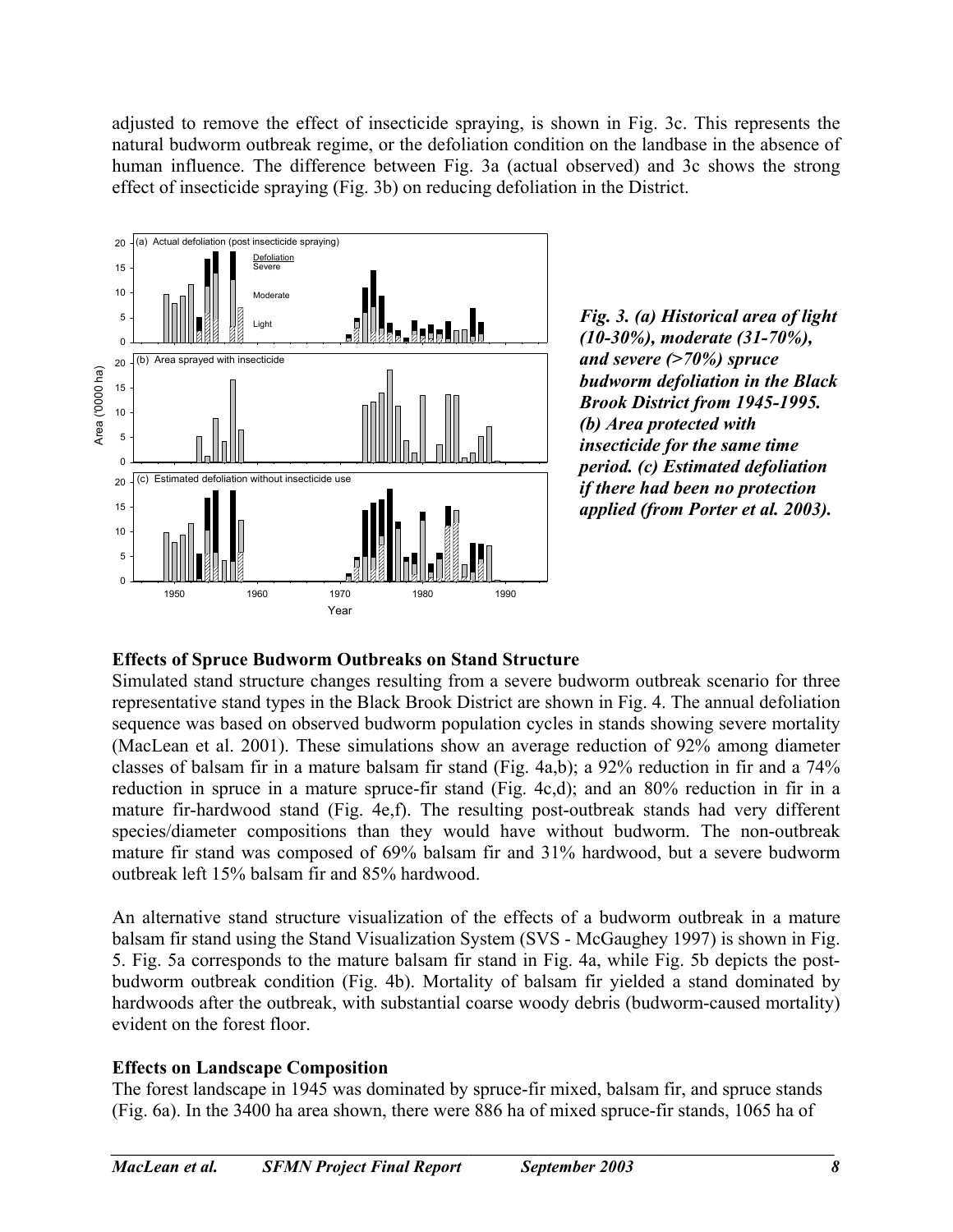

*Fig. 4. Diameter distributions simulated using the STAMAN stand growth model, with and without spruce budworm outbreaks, for three stand types. Simulations were projected 15 years with no budworm outbreak (a, c, e), and with a severe budworm outbreak (b, d, f), consisting of 10 years of moderate-severe defoliation followed by 5 years of nil-light defoliation (MacLean et al. 2001) (from Porter et al. 2003).* 



*Fig. 5. Visualization of a mature balsam fir stand simulated, using the SVS (McGaughey 1997), (a) without a spruce budworm outbreak, and (b) 15 years after a severe budworm outbreak. The coniferous tree images are balsam fir and the deciduous trees are red maple (from Porter et al. 2003).* 

spruce-fir-dominated mixedwood stands, and 532 ha of hardwood-softwood mix or hardwood stands. The current actual forest (Fig. 6b) includes many spruce plantations, partially cut or thinned stands (largely commercially thinned plantations), and large areas of hardwoods. In the Fig. 6b area, there are 1040 ha of spruce plantations, 690 ha of commercially thinned spruce plantations, 375 ha of single-tree selection (hardwoods) and shelterwood, 310 ha of natural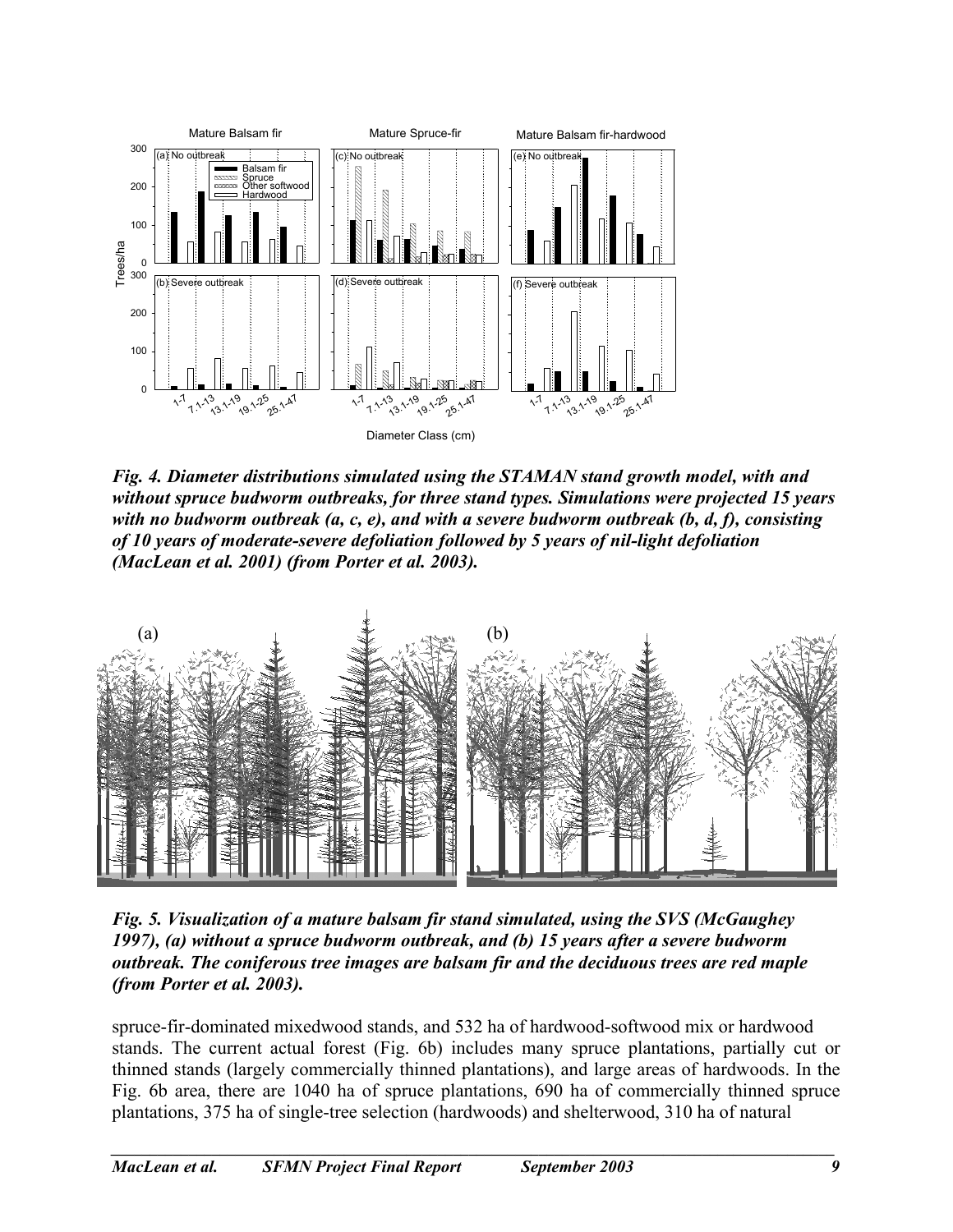

*Fig. 6. Stand types for a 5x6 km area of the Black Brook District in (a) 1945, (b) 2001, and (c) simulated 2001 with no harvesting and with spruce budworm outbreaks as the only disturbances since 1945 (from Porter et al. 2003).* 

spruce-fir mixed and 760 ha of hardwoods.

The simulated 2001 forest, based on initialization of the 1945 forest and the budworm defoliation scenario from Fig. 3c, virtually eliminated balsam fir and spruce dominated stands (Fig. 6c), due to heavy budworm-caused spruce and fir mortality. Fig. 6c represents 2001, or about 12 years following the end of the 1970s-1980s budworm outbreak, simulating natural disturbance only (no insecticide spraying). At this time, the forest was dominated by spruce-fir mixedwood (47%) and hardwood (39%), with some hardwood-softwood mixed stands, which will probably succeed to higher proportions of spruce and fir.

Table 3 summarizes landscape-level timber volume impacts of simulated 1950s and 1970s-1980s spruce budworm outbreaks (with and without insecticide spraying) for the 5 x 6 km sample area (Fig. 6). Here the effect of landscape species composition and proportion of stand types on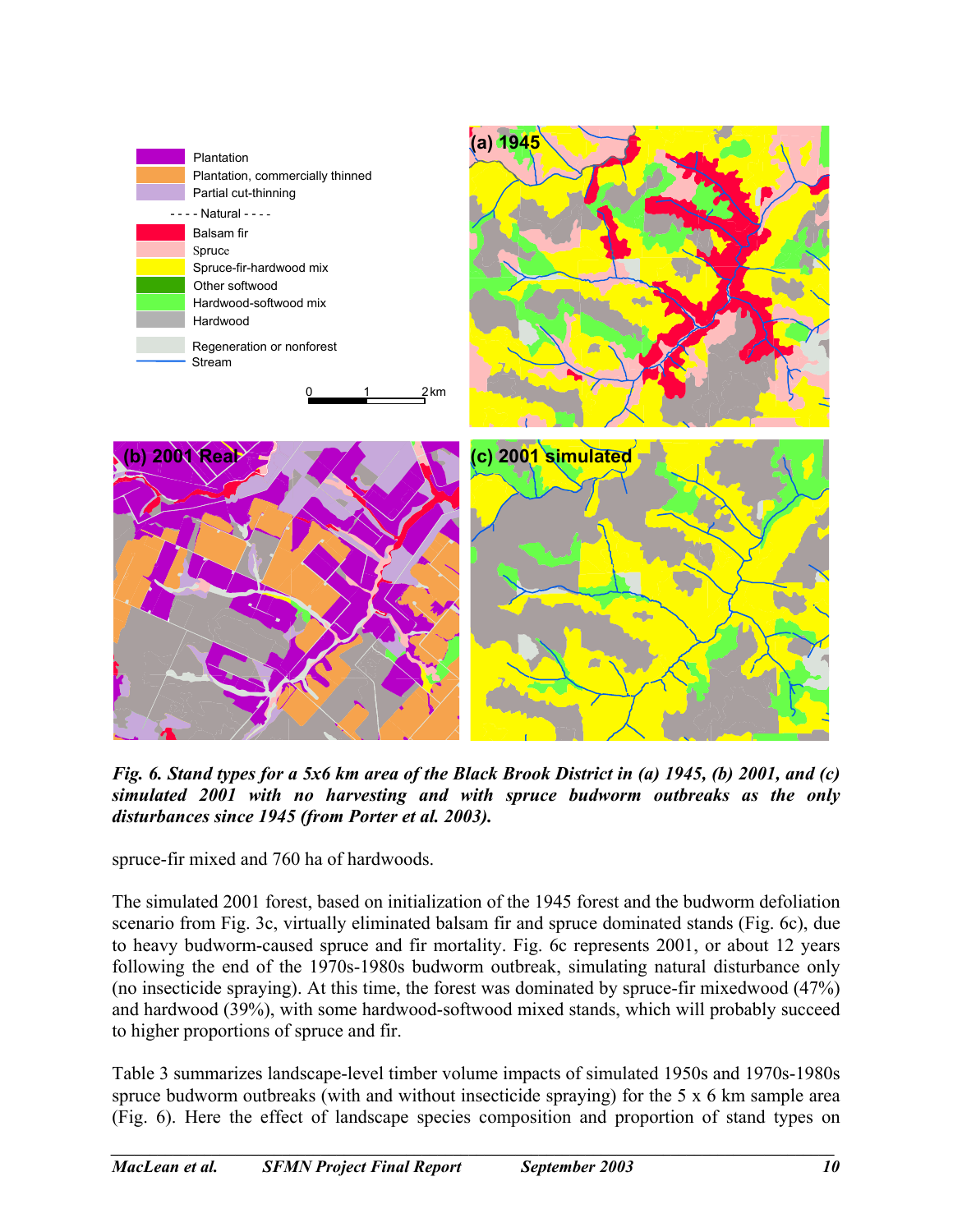volume losses is evident. The longer 1970s-1980s outbreak, with more severe defoliation, resulted in over double the losses of spruce-fir volume, at  $107,000$  m<sup>3</sup> out of a total spruce-fir volume of  $327,000$  m<sup>3</sup> in comparison with the 1950s outbreak (Table 3). Even with the application of insecticide simulated during the budworm outbreak, the forest lost about 11% of the spruce-fir volume. However, without insecticide, the volume loss was much higher, amounting to 33% of the standing spruce-fir volume during the 1970s-1980s outbreak. This type of loss is likely to have a substantial ecological impact on stand structure, species composition, and succession, as well as economic timber supply effects.

*Table 3. Simulated spruce-fir volume impacts of 1950s and 1970s-1980s spruce budworm defoliation (from Fig. 3c) on projected development of a 5 x 6 km area of the Black Brook District (Fig. 6) from 1945 to 2001 (from Porter et al. 2003).* 

|                         |           | Undefoliated<br>volume |         | Protected<br>volume <sup>b</sup> $(m^3)$ | Volume reduction $(m^3)$ |             | Volume reduction $(\%)$ |             |
|-------------------------|-----------|------------------------|---------|------------------------------------------|--------------------------|-------------|-------------------------|-------------|
| Susceptible             |           | $(m^3/ha)$             | $(m^3)$ |                                          | 1950s                    | 1970s-1980s | 1950s                   | 1970s-1980s |
| stand type <sup>a</sup> | Area (ha) |                        |         |                                          | outbreak                 | outbreak    | outbreak                | outbreak    |
|                         |           |                        |         |                                          |                          |             |                         |             |
| $BF_{2} > 80$ yrs       | 44        | 160                    | 7 040   | 6 1 1 6                                  | 1584                     | 3 1 6 8     | 23                      | 45          |
| $BFSP$ , $> 80$ yrs     | 644       | 133                    | 85 652  | 75 348                                   | 13 5 24                  | 30 268      | 16                      | 35          |
| SPBF, $> 100$ yrs       | 532       | 101                    | 53 732  | 50 008                                   | 6 3 8 4                  | 17556       | 12                      | 33          |
| $SP_{\odot} > 100$ yrs  | 13        | 132                    | 1 7 1 6 | 1.547                                    | 221                      | 221         | 13                      | 13          |
| BFHW, $> 80$ yrs        | 304       | 91                     | 27 6 64 | 24 016                                   | 4 8 6 4                  | 10 3 36     | 18                      | 37          |
| $SPHW_{1} > 100$ yrs    | 1 1 8 1   | 109                    | 128 729 | 112 195                                  | 20 077                   | 37 792      | 16                      | 29          |
| HW, 40-80 yrs           | 141       | 20                     | 2 8 2 0 | 2 5 3 8                                  | 564                      | 987         | 20                      | 35          |
| HWSF, 40-80 yrs         | 422       | 37                     | 15 6 14 | 14 348                                   | 1688                     | 5 0 6 4     | 11                      | 32          |
| $HWSF$ , $> 80$ yrs     | 117       | 40                     | 4 6 8 0 | 4 2 1 2                                  | 468                      | 1 4 0 4     | 10                      | 30          |
| <b>Total</b>            | 3 4 2 2   |                        | 327 647 | 290 328                                  | 49 3 74                  | 106 796     | $15^{\circ}$            | 33          |

 $T<sup>a</sup>$  Species abbreviations: BF – balsam fir, SP – spruce, HW – hardwood, SF – spruce-fir.

b Protected volumes were calculated as the undefoliated volume minus the volume reductions resulting from the 1970s-1980s outbreak if protection was applied to the entire landbase. c

<sup>c</sup> Total percent losses were obtained by comparing the total landscape loss to the total landscape undefoliated volume, not by summing the percent volume reduction columns.

Fig. 6 presents a subset area of only 1.7% of the 190,000 ha Black Brook District. Over the entire District, in 1945, the forest comprised 9% balsam fir, 31% spruce, 28% spruce-fir-hardwood mix, and 32% hardwood-softwood and hardwood stands. The simulated 2001 'natural disturbance only' forest included fewer stand types, 47% spruce-fir-hardwood mix and 53% hardwood-softwood and hardwoods. Less than 800 ha remained of pure fir and pure spruce stands. Heavy mortality of mature balsam fir was the most notable characteristic of spruce budworm disturbance, but conversion of pure spruce to spruce-dominated mixedwood was also considerable. There was less change in the age (maturity) class distributions between 1945 and the simulated 2001 'natural disturbance only' forest, with both dominated by mature stands. Patch size comparisons showed somewhat more (34% versus 26%) large patches (> 500 ha) in the simulated 2001 natural disturbance forest than in the 1945 forest, but the distributions were generally similar. However, the actual 2001 forest had far more small patches, especially  $\leq 50$ ha, and far fewer large  $> 500$  ha patches. The median patch size in the actual 2001 forest was 3 ha, compared to 18 and 19 ha for the 1945 and 2001 simulated forests, respectively. Average patch size increased from 46 ha in the 1945 forest to 63 ha in the 2001 simulated forest. These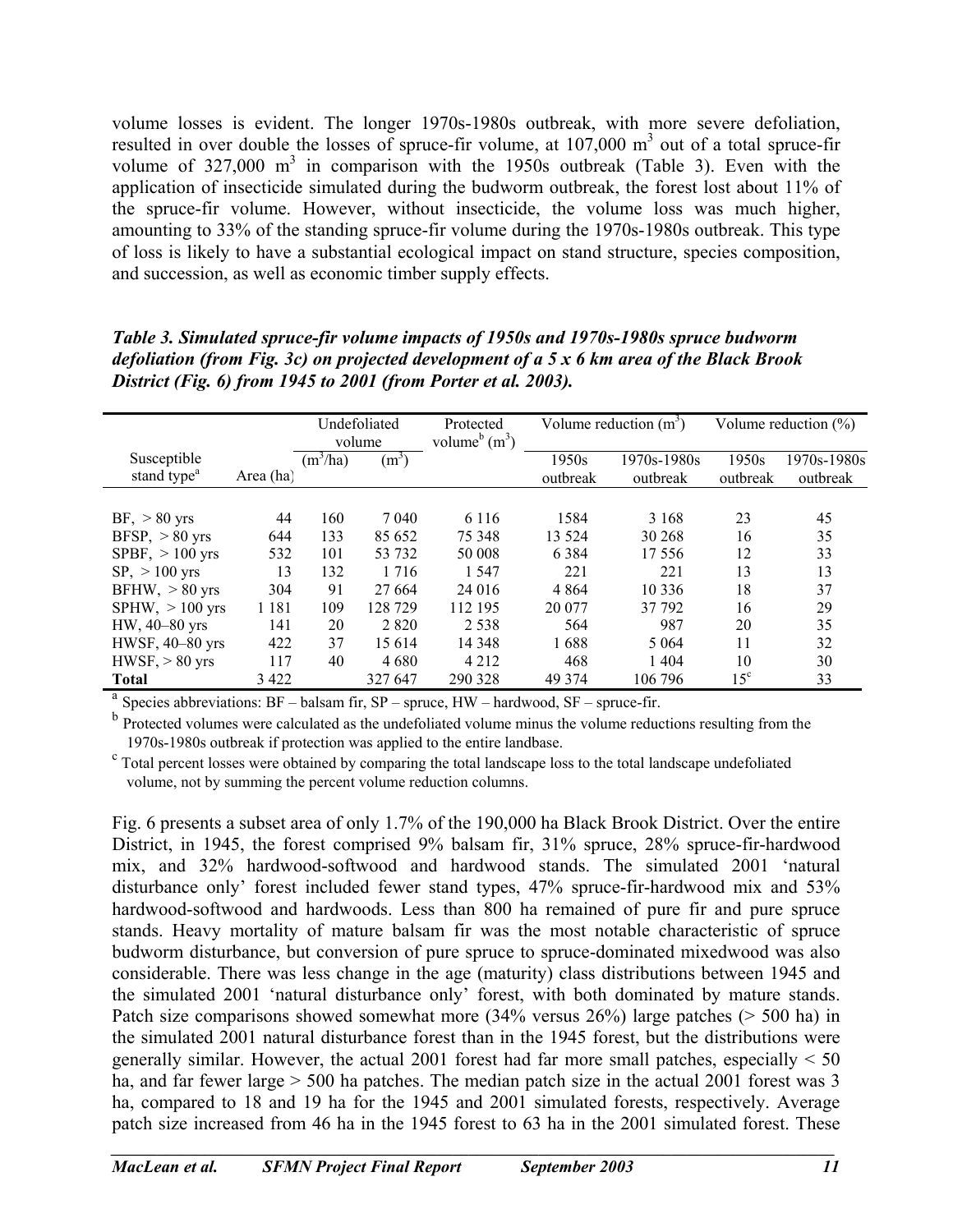were much larger than the 2001 real forest, which had an average patch size of 11 ha.

Simulation of the 1945 forest under two successive budworm outbreaks in the 1950s and 1970s-1980s resulted in substantial reduction of balsam fir and spruce stands on the simulated 2001 landbase. Mature fir stands were largely killed and regenerated, while spruce stands were converted to spruce-hardwood mixed stands. However, the reduction of overstory fir from spruce budworm disturbances likely only persists for the length of time it takes regenerating fir to reach the overstory. The fact that such periodic shortages of mature fir are expected in a natural landscape may suggest that providing the condition is relatively unimportant for the persistence of most species. If plantations are to provide some of the values of a budworm-influenced landscape, special attention must be paid to their patch size distribution, especially to the provision of larger (>500 ha) patches.

The opportunity to reconcile age distributions may be more elusive. Our results suggest that a clumped age distribution would result from a natural spruce budworm regime. However, industrial users of timber demand a relatively even flow of wood, which is best supported by an even distribution of stand ages. Resolving these conflicting goals depends on the scale at which a clumped age distribution is important; by zoning the forest, it may be possible to achieve the clumped distribution in one section, while achieving a relatively even distribution overall. The key here may well lie in ensuring that sufficient older or multi-cohort stands that result from natural disturbance in specific stand types still occur on the landscape.

The simulation and subsequent stand characterizations that we used converted mature firdominated stands to an immature condition via mortality and regeneration, reflecting observations made in previous studies (Baskerville 1975; MacLean 1988). However, mortality in spruce stands was incomplete, owing largely to the reduced impact of defoliation on spruce mortality, and the variable extent and severity of defoliation in subsequent years. This indicates that degrees of partial harvest are likely to be more appropriate than clearcutting in a large proportion of spruce-dominated stands, as proposed by MacLean (2003). Clearcutting in mature fir, while protecting advanced regeneration, would be consistent with our simulation results.

Our simulation results suggest that pure and mixed stands with a hardwood component are an important feature of a natural spruce budworm disturbance landscape, at least periodically. These stand types in many cases may be a transition stage, whereby budworm removes softwood overstory and converts a mixedwood stand to hardwood, but advanced softwood regeneration will eventually grow into the overstory. There are also cases of budworm converting spruce stands to spruce-hardwood mixed stands. Historically, pre-commercial thinning programs have favored the softwood component, converting mixedwood stands to a predominantly softwood condition. To better emulate the effects of a spruce budworm outbreak, a portion of future precommercial thinning efforts should include targeting a post-treatment mixedwood condition. An associated benefit may well be reduced defoliation of balsam fir in mixedwood stands (Su et al. 1996), and reduced timber losses. Needham et al. (1999) determined that when balsam fir stands undergo severe defoliation (85% of the current foliage removed) with no insecticide use, the balsam fir yield is maximized at a hardwood content of about 50%, while at moderate defoliation levels, the optimum hardwood content shifted to 20%.

This case study is really only a starting point in the evaluation of spruce budworm natural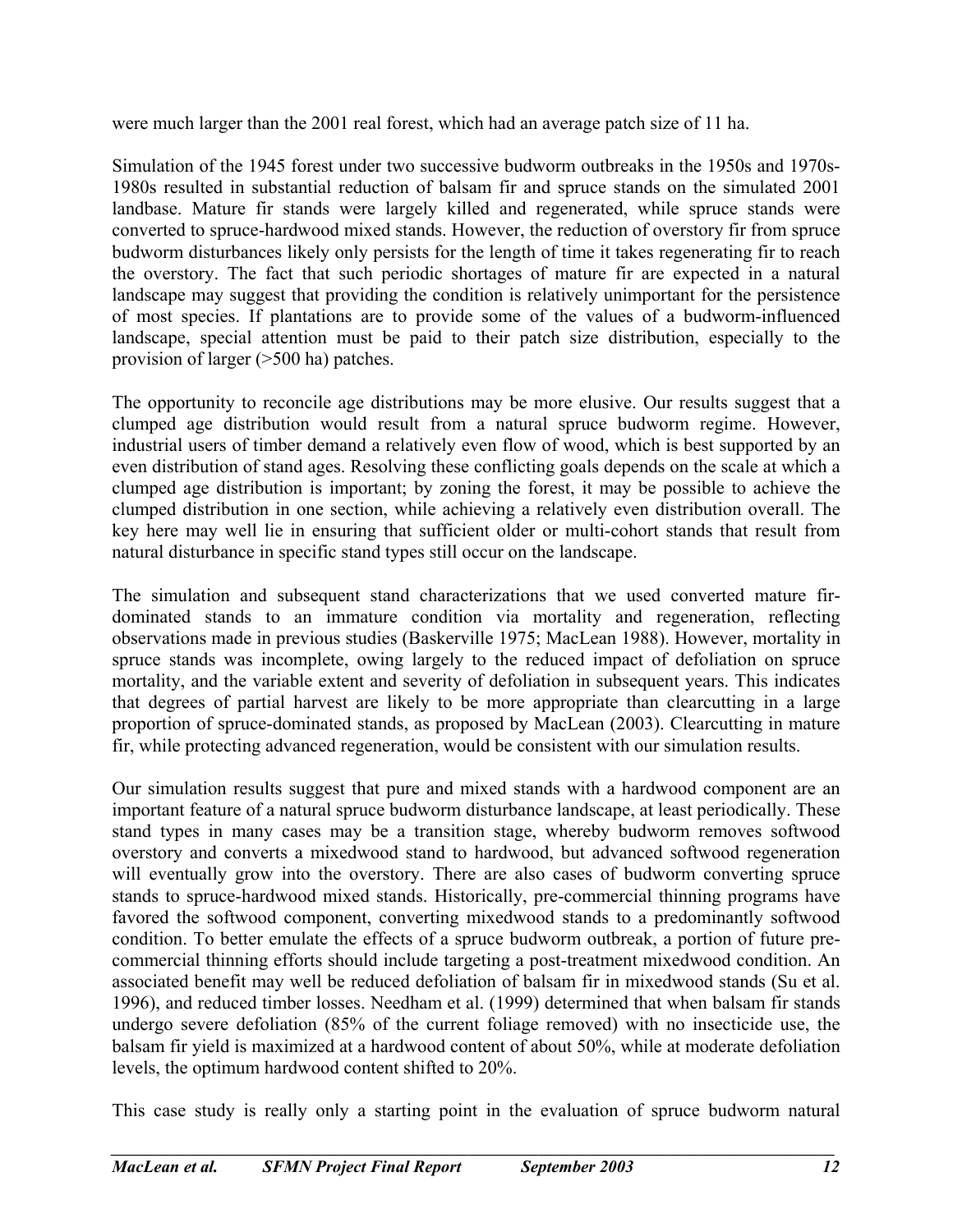disturbance emulation. Spruce budworm makes an ideal case study because it is one of the few insects for which we have the information and models that permit simulation of natural disturbance at the stand and landscape level (Erdle and MacLean 1999; MacLean et al. 2001, 2002; MacLean 2003). However, important connections with other disturbances still need to be determined. Future work will include more in-depth analyses of forest patterns and testing of new harvesting methods inspired by natural disturbance (spruce budworm and gap replacement), including their application to the harvesting of 2600 ha of forest in the Black Brook District. We will use an extensive set of permanent sample plots to monitor a suite of specific indicators of forest structure and biodiversity before and after harvest (Pelletier et al. 2002; MacLean 2003). In addition to determining landscape-level patterns, part of the challenge is to develop harvest prescriptions that emulate the amount of mortality caused by budworm. Once developed, implementation of these prescriptions on the ground will require information on spatial, withinstand patterns of mortality, which has been shown to follow a clumped or contagious distribution (Baskerville and MacLean 1979; MacLean and Piene 1995).

This study provides a methodology that links stand-level structures together with forest-level defoliation patterns to forecast the types of stand structures that result from a spruce budworm disturbance regime, and the size, location and abundance of those structures across the landscape. If we are correct in our assumption about the dominating influence of trees on the quality of habitat for smaller organisms, then creating stand structures in similar sizes and abundances as those that develop from natural disturbances using harvesting and silviculture practice, should have a major influence on sustaining the populations of native species.

Our results suggest that both partial and clearcut harvesting of spruce and fir stands have a place in harvest methods designed to produce stand structures and forest composition consistent with spruce budworm disturbance. Mixedwood management is clearly also a valid goal, and managers should consider avoiding the conversion of mixedwood stands to a pure softwood condition. Designing harvest blocks to achieve larger contiguous areas of similar stand conditions also appears to be consistent with the natural spruce budworm disturbance regime. Data on the effects of natural disturbance will provide a good basis for selecting and justifying forest composition objectives and appropriate silviculture and harvest treatments.

There are clear roles for both even-aged and uneven-aged management in natural disturbance emulation. Clearcut treatments can be used to approximate stand-replacing disturbance, while patch-replacing disturbance can be approximated by a partial cut treatment. Thus, natural disturbance insight can provide useful input into harvest and silviculture design. A key factor is the amount of mortality within stands that will result from the disturbance. A good rule of thumb that has stood the test of time and multiple studies is average mortality levels from spruce budworm outbreaks of 85% in mature (> 50 years old) balsam fir stands, 42% mortality in immature (< 50 years old) fir stands, 36% mortality in mature spruce stands, and 13% mortality in immature spruce stands (MacLean 1980). Hardwood content within stands has been demonstrated to reduce spruce budworm defoliation of balsam fir (Su et al. 1996) and implicated in reducing fir mortality (MacLean 1980, Bergeron et al. 1995, Needham et al. 1999).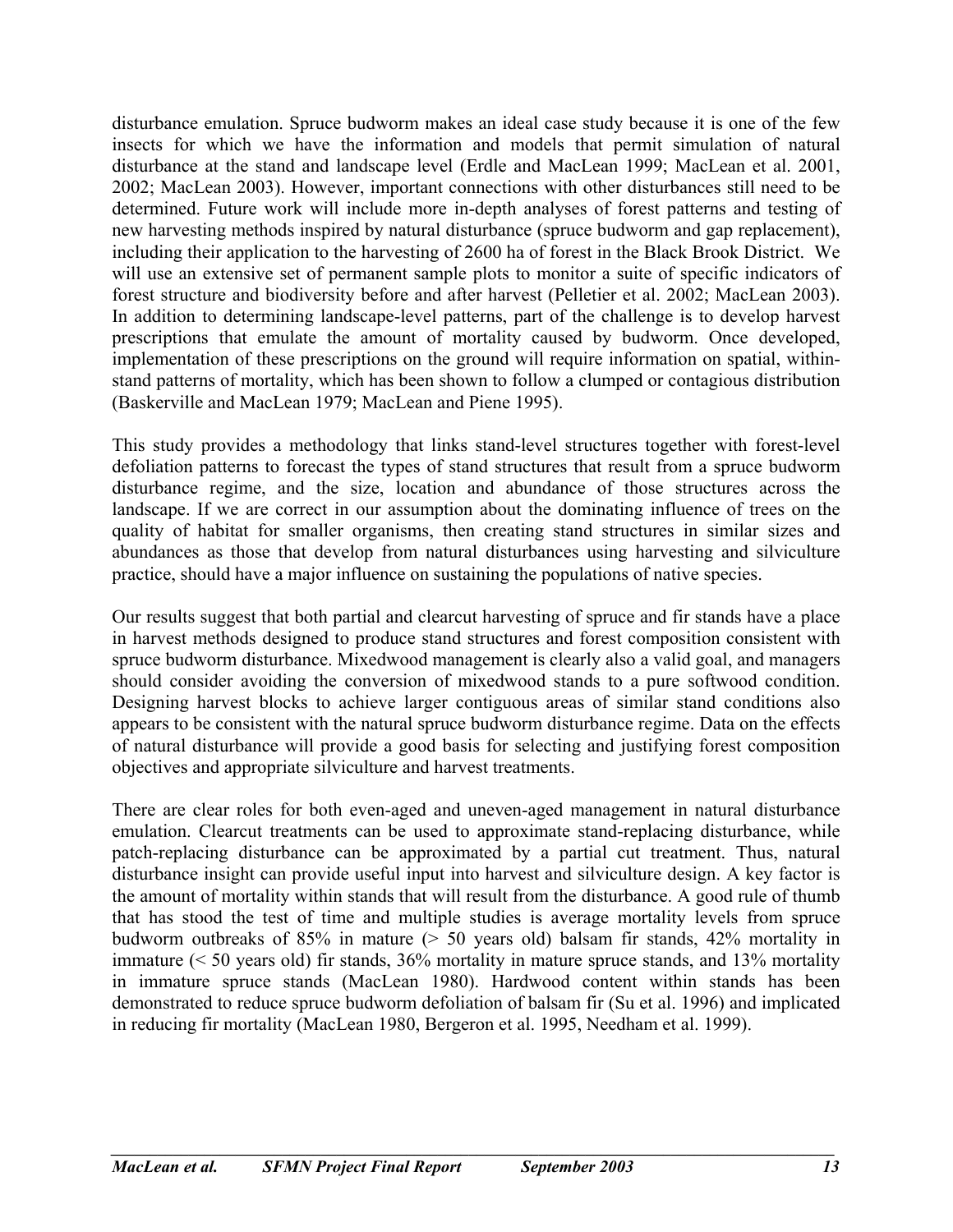#### **3. CHARACTERIZING FOREST CONDITIONS IN 1945**

To establish the state/structure of vegetation patterns on the Black Brook District before JDI began actively managing the forest in the mid-1940s, a set of historical 1945 aerial photography that covers the entire landbase was used to develop a historical GIS-based forest inventory. This was not seen as a 'pristine', uninfluenced forest condition, but rather was a rare opportunity to create a spatial historical reference, prior to the vast majority of forest management influence. Vegetation community types were defined based on species combinations and percent species composition within stands, and these vegetative communities were then used to define patches. Using ArcToolbox™'s dissolve feature, adjacent similar vegetation community types were combined into larger patches. Microsoft Access™ and Excel™ were used to analyze vegetation community distribution, maturity class distribution and patch size distributions.



*Fig. 7. J.D. Irving, Ltd. Black Brook* 

Softwood dominated vegetation communities (spruce, fir, and other softwood) dominated in 1945 and covered approximately 33% of the landbase (Figs. 7 and 8). Mixedwood communities (softwood-hardwood and hardwood-softwood) comprised almost 30% of the landbase. The spruce dominated community was the most abundant at 18%, and some form of fire disturbance (burned or partially burned) occurred on approximately 18,000 ha (10%). The larger contiguous vegetation community patches can be seen in Fig. 7.

An uneven maturity class distribution occurred in 1945 (Fig. 9). Little of the area was young in age or in a regenerating stage. This may be a function of historical partial harvesting and past gap-creating natural disturbances. Occurrence of regeneration and young saplings within multistoried immature and mature stands may have made detection difficult through photo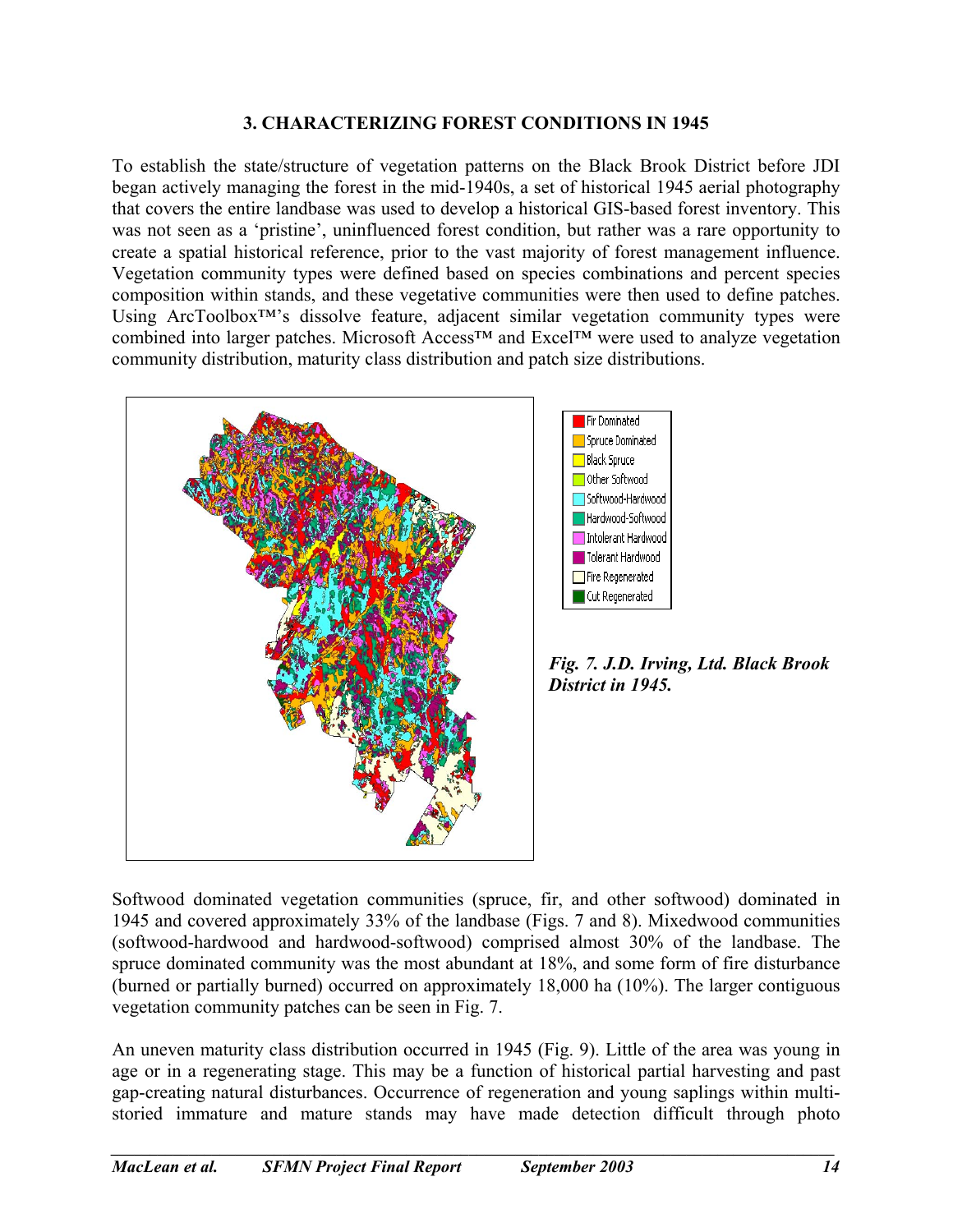interpretation. The bulk of the area that was interpreted as being regenerating was the 18,000 ha of burned area. All tolerant hardwood communities were immature, in the 51-80 years old range.



Patch size distribution followed an inverse J-shaped curve (Fig. 10), with 41% of the landbase (2,972 patches) in patches smaller than 100 ha. Five patches were greater than 1,000 ha and one mature softwood-hardwood patch was 4,500 ha. In 1945, the mean patch size was 46 ha, while the median patch was 18 ha. In comparison, under current J.D. Irving, Ltd. management practices, the average harvest opening created from 1995-99 was 18 ha and only four harvest blocks were larger than 100 ha. This provides useful data, at least for a single historical reference point, on the distribution of patch sizes for use in designing management strategies.

Having a quantified historical reference condition is valuable for characterizing landscape forest dynamics through time and assessing the impacts of forest management. The above results provide a basis for comparison with present and planned future landscape patterns, and determining how pattern has changed since 1945. Clearly one must take into consideration that the landbase had some harvesting prior to 1945 and was definitely a function of natural disturbance history (especially the major 1910-1920 spruce budworm outbreak). However, these data do provide a temporal snapshot of the spatial pattern in 1945, and a good starting point for assessing forest change.

 $\mathcal{L} = \{ \mathcal{L} = \{ \mathcal{L} = \{ \mathcal{L} = \{ \mathcal{L} = \{ \mathcal{L} = \{ \mathcal{L} = \{ \mathcal{L} = \{ \mathcal{L} = \{ \mathcal{L} = \{ \mathcal{L} = \{ \mathcal{L} = \{ \mathcal{L} = \{ \mathcal{L} = \{ \mathcal{L} = \{ \mathcal{L} = \{ \mathcal{L} = \{ \mathcal{L} = \{ \mathcal{L} = \{ \mathcal{L} = \{ \mathcal{L} = \{ \mathcal{L} = \{ \mathcal{L} = \{ \mathcal{L} = \{ \mathcal{$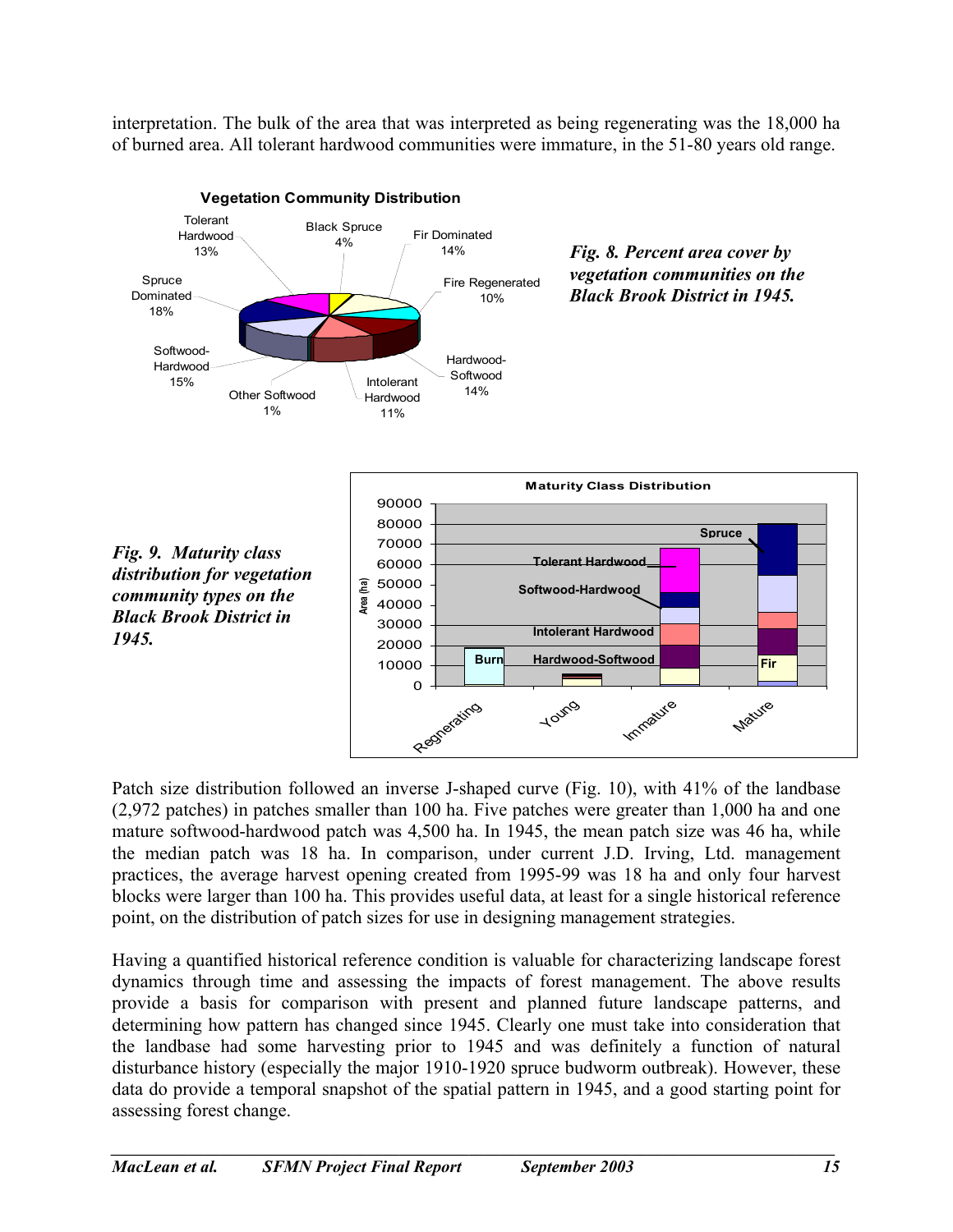

*Fig. 10. Patch size distribution of vegetation communities for the Black Brook District in 1945.* 

#### **ACKNOWLEDGMENTS**

The Network of Centres of Excellence Sustainable Forest Management Network, J. D. Irving, Ltd., the UNB Faculty of Forestry and Environmental Management, and NSERC (Post-graduate Scholarships to BH and DAE) provided funding for this project. This project benefited enormously from substantial direct involvement and support from JDI staff, including G. Pelletier, W. Emrich, J. Pelham, C. Neveau, and B. Brunsdon. Research assistants for the project were J.-M. Devink, A. Dick, C. Green, and C. Hennigar.

#### **LITERATURE CITED**

- Attiwill, P.M. 1994. The disturbance of forest ecosystems: the ecological basis for conservative management. For. Ecol. Manage. 63: 247-300.
- Baskerville, G.L. 1975. Spruce budworm: super silviculturist. For. Chron. 51: 138-140.
- Baskerville, G.L., and D.A. MacLean. 1979. Budworm-caused mortality and 20-year recovery in immature balsam fir stands. Can. For. Serv., Inf. Rep. M-X-102. 23 p.
- Bergeron, Y., H. Morin, A. Leduc, and C. Joyal. 1995. Balsam fir mortality following the last spruce budworm outbreak in northwestern Quebec. Can. J. For. Res. 25: 1375-1384.
- Erdle, T.A., and D.A. MacLean. 1999. Stand growth model calibration for use in forest pest impact assessment. For. Chron. 75: 141-152.
- Higdon, J.W., D.A. MacLean, J.M. Hagan, and J.M. Reed. 2003. Evaluating vertebrate species vulnerability on a managed forest landscape. For. Ecol. Manage. Submitted.
- Huston, M.A. 1994. Biological diversity: the coexistence of species on changing landscapes. Cambridge University Press, Cambridge.
- MacLean, D.A. 1980. Vulnerability of fir-spruce stands during uncontrolled spruce budworm outbreaks: a review and discussion. For. Chron. 56: 213-221.
- MacLean, D.A. 1988. Effects of spruce budworm outbreaks on vegetation, structure, and succession of balsam fir forests on Cape Breton Island, Canada. In: Plant Form and Vegetation Structure. M.J.A. Werger, P.J.M. van der Aart, H.J. During, and J.T.A.